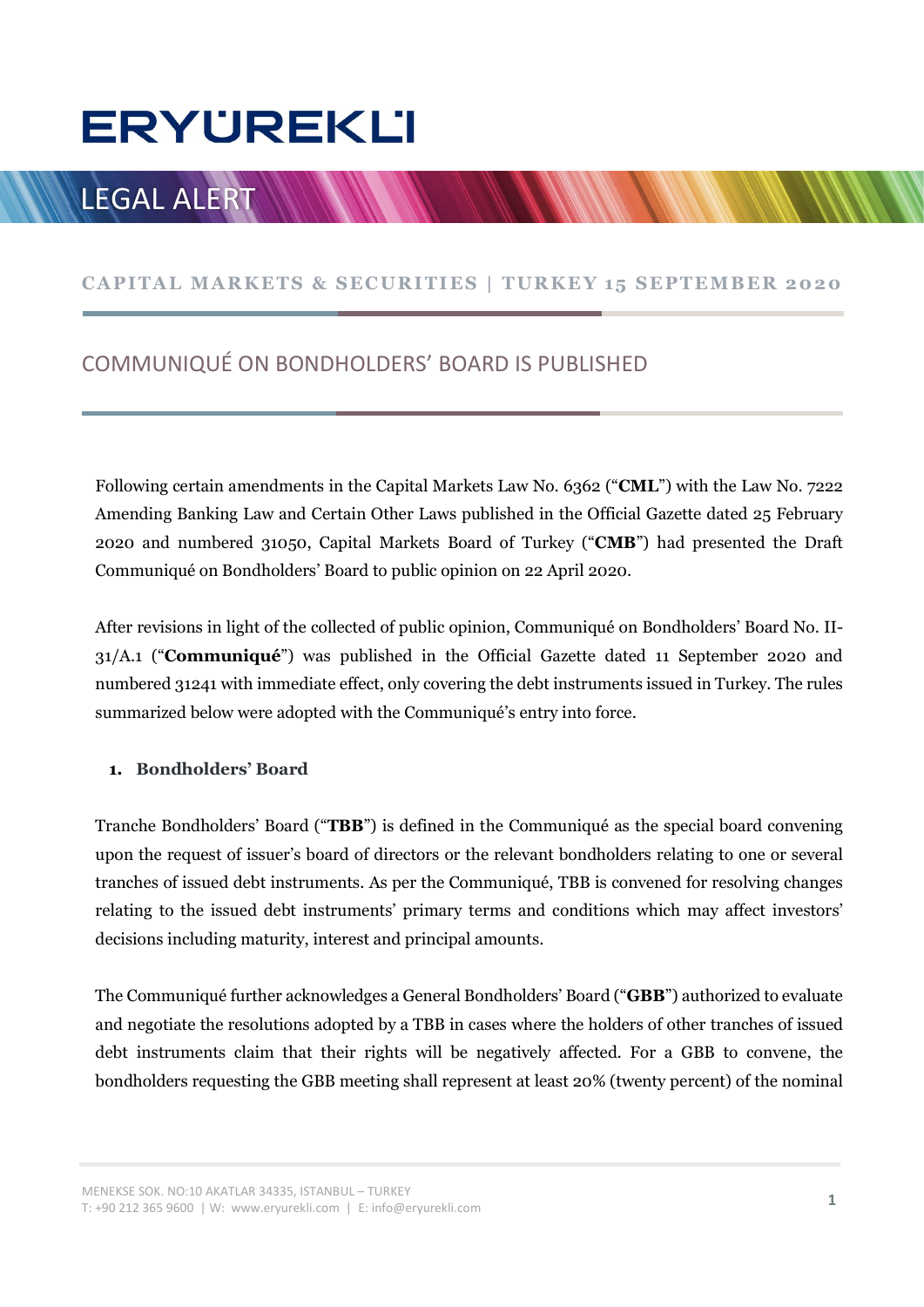value of debt instruments issued in the tranches other than the tranches represented in the relevant TBB.

## 2. Meetings of Bondholders' Board

Primarily, TBB and GBB meetings are held physically; but taking resolutions through circulation of the resolution text or holding the TBB and GBB meetings on electronic mediums are also permitted. It is further envisaged in the Communiqué that, publicly companies listed in the exchange and issuers that offered the debt instruments to public shall provide access to the TBB and GBB meetings through electronic mediums.

The participants to the TBB and GBB meetings are determined in accordance with the lists provided by Merkezi Kayıt Kuruluşu A.Ş. (central securities depository). Whereas, the meeting presidency is responsible for ensuring that debt instruments held by the issuer and affiliates of the issuer are excluded in the voting of resolutions and are excluded for the calculation of quorums.

As per the Communiqué, Issuers shall specify the rules and procedures regarding invitation to the meetings, operation of the meeting, resolutions' approval by the board of directors, objections, participation, attendance via proxy, quorums and certain other matters in the prospectus or issue document. Issuers shall also make the public disclosures regarding the TBB and GBB meetings in accordance with the regulations of the Board.

It shall be further noted that CMB is authorized to appoint an observer to attend to the meetings.

## 3. Resolutions of Bondholders' Board

The TBB is authorized to adopt resolutions regarding the amendments to the issued debt instruments' interest, maturity, principal amount and other primary terms and conditions. The issuer is entitled to determine whether a TBB resolution is required for amendments in the issuer's financial and operational undertakings towards the bondholders stated in the prospectus or issue document.

The resolutions adopted by the TBB are further subject to the approval of the issuer's board of directors. The board of directors of the issuer shall approve the resolutions of TBB within 3 (three) business days in order for the resolution's entry into force.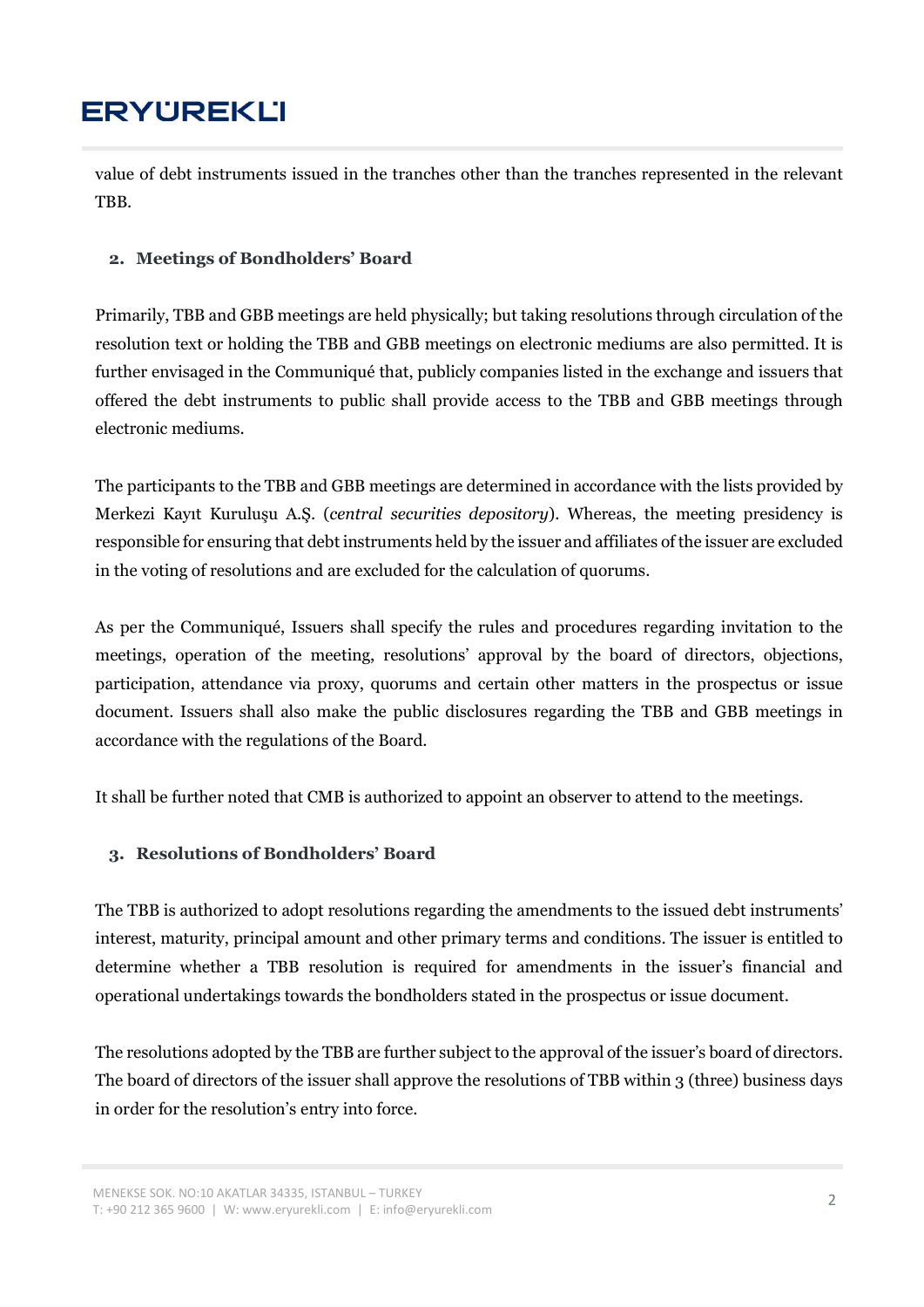The Communiqué however envisages a second line of review for the resolutions of TBB to take effect. Bondholders of other tranches are authorized to request a GBB meeting within 5 (five) business days following the approval of the issuer's board of directors. If the request is submitted with the required quorum as stated in Section 1 above, the GBB meeting shall be convened within 15 (fifteen) business days after the approval of the issuer's board of directors. In such meetings, the GBB is authorized to adopt resolutions for the dismissal of TBB's resolutions. However, the TBB resolutions regarding amendments in the issuer's financial and operational undertakings are not subject to GBB's right of dismissal.

The resolutions of TBB and GBB are adopted with the affirmative votes of the majority representing at least two thirds of the nominal value of issued debt instruments which grant the right of participation to the relevant meeting.

The TBB resolutions which are approved by the issuer's board of directors and not dismissed by the GBB within the legal periods become final, whereas the GBB resolutions are not subject to the approval of the issuer's board of directors. Resolutions of both TBB and GBB are binding on the bondholders who had the right of participation to the meeting but have not attended or submitted an affirmative vote in the meeting.

### 4. Bondholder's Representative

As per the CML and the Communiqué, a bondholders' representative may be appointed by the bondholders with the votes of bondholders representing simple majority of the nominal value of one or multiple tranches. The representative may also be appointed by the issuer and specified in the prospectus or the issue document. The qualities, duties and powers of the representative as well as the appointment method, remuneration and other payments shall be determined in the prospectus or the issue document.

# 5. Special Provisions Regarding Secured Instruments and Debt Instrument on Collateral

With Communiqué, it is stipulated that holders of secured instruments and holders of debt instruments who are protected under security management agreement shall convene a separate TBB. As the general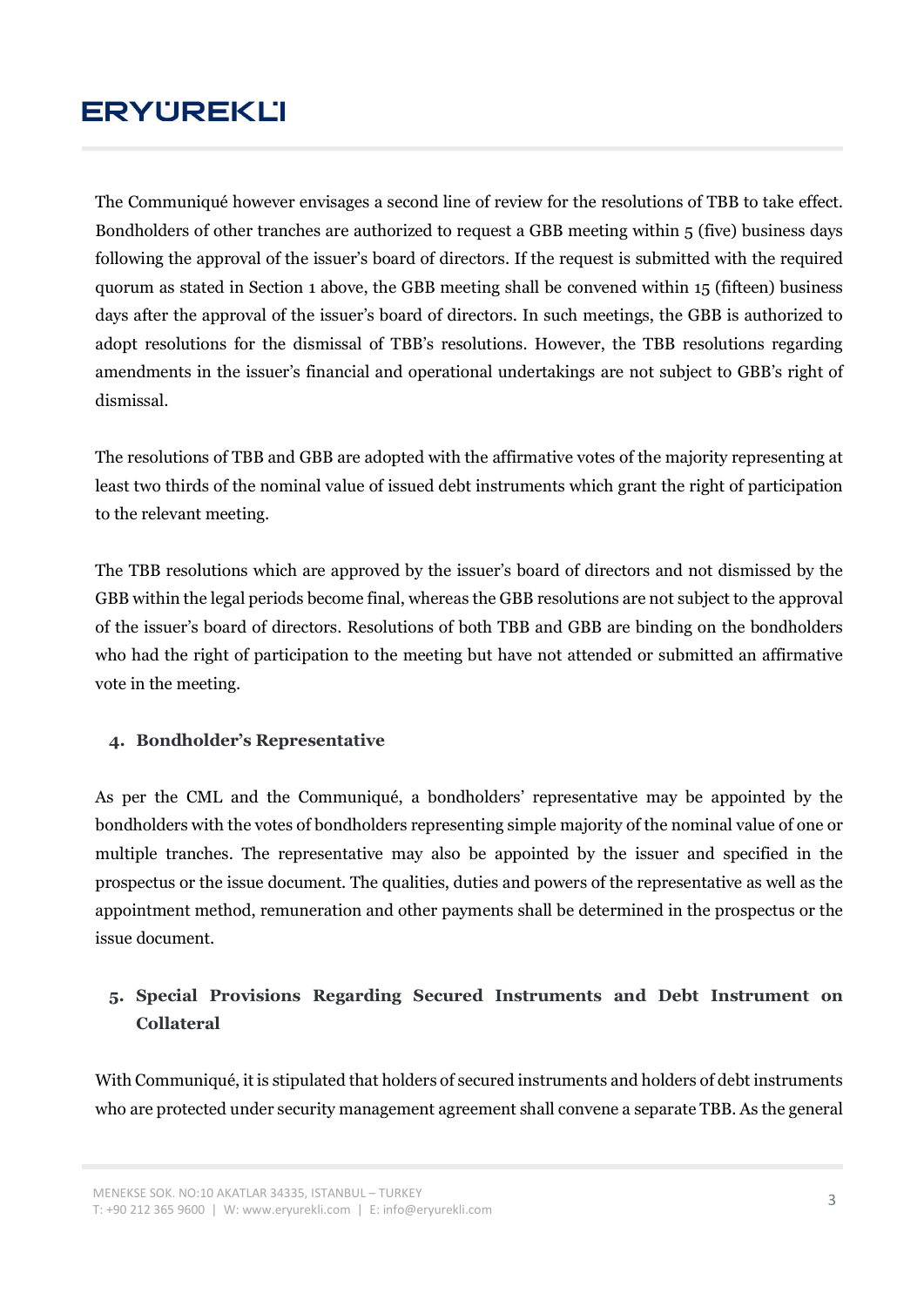rule, those bondholders shall not attend to GBB meetings. However, the Communiqué envisages exemptions regarding attendance to GBB meetings on two situations:

- i. In case of partial security, attendance based on the held debt instruments without security; and
- ii. In case new securities are being established for the debt instruments constituting the relevant TBB, attendance right is granted only for debt instruments which are affected from this security.

### 6. Payment Obligations

According to the Communiqué, the obligations and liabilities arising from debt instruments, and definition and scope of events of default win the repayment of the relevant debts shall be stated in the prospectus or the issue document.

In case of restructuring of the terms and conditions of the issuer's obligations and liabilities after an event of default, all ongoing execution proceedings, interim injunctions and interim seizures shall not be carried out and prescription period and lapse of time shall not be proceeded.

> **CONTACT** Eryürekli Law Office T: +90 212 365 9600 info@eryurekli.com